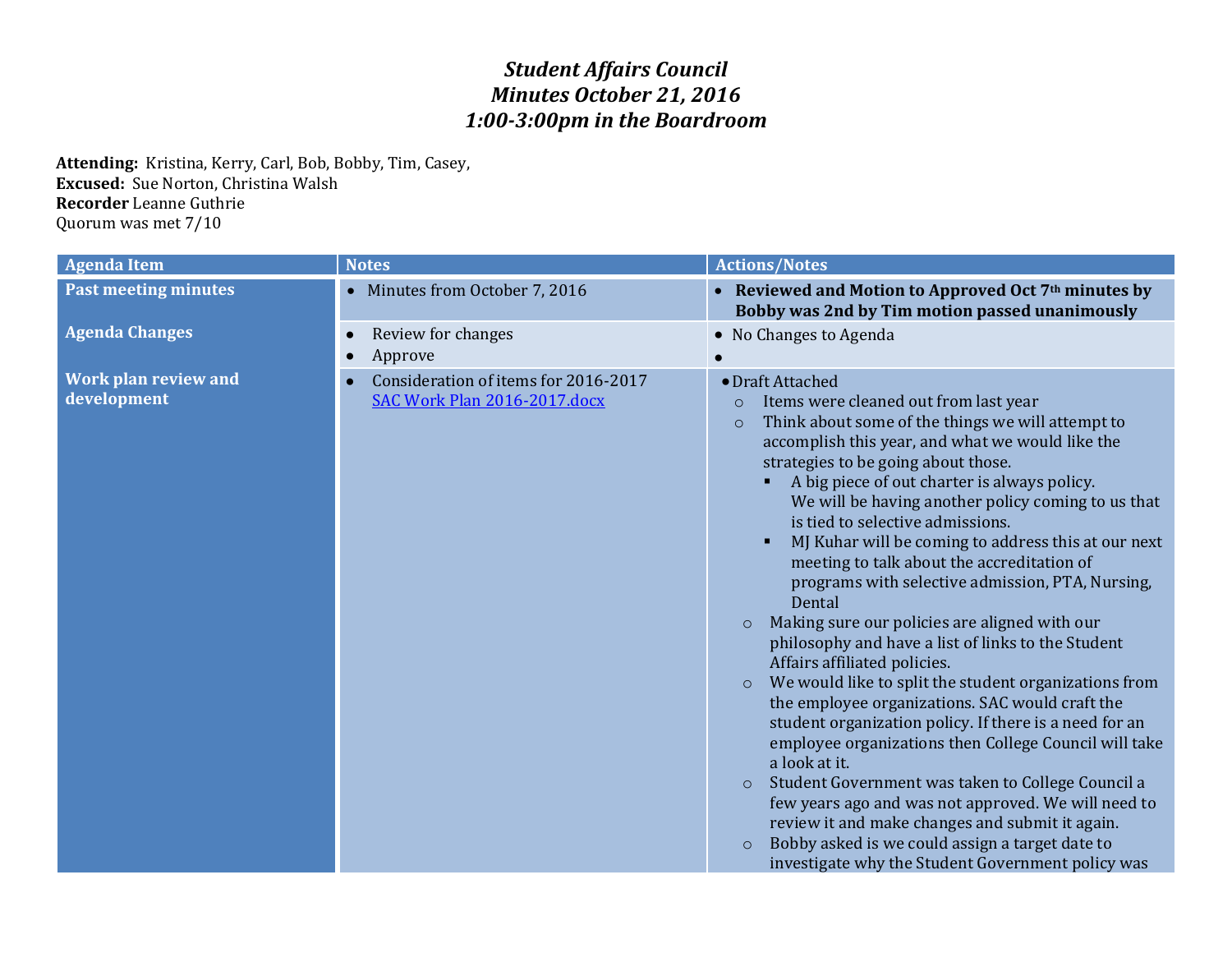not approved a few years ago. Bobby will be the lead looking into that and check in with Christina Walsh

- o We don't really have an umbrella policy on regards to student travel. Both from a risk management, safety and organizational/operational perspective it would be good to have a student travel policy. (Refer to the information that Owen did last Year)
- o As far as the Travel Policy procedures, we need to look at what is there, who owns it. It will also involve communicating out once we have procedures drafted. (Kerry will take this on) because it involves risk management.)
- o There may be policies that need to be changed do to the Student Affairs transformation.
- Where are we on the policies that needed to be translated? This was a directive from the OCR Report. We are still trying to identify a source to start the translation process. This will include many of our web pages also.
- For clarification we as a Governance Council do not own procedures
- Strategic plan is typically 5 years; it is always a working document because things change.
	- o We would like to see it done by the end of the year.
	- o There are a couple of big questions that need to be answered with our strategic plan development this term. Next term we will really work on the plan and key priorities and also get feedback and input during Winter term
- Student Affairs redesign implementation
	- o Another question is to whom does this plan pertain?
	- o Key critical players that might like to have some input on the new components.
	- o What are the operational priorities are.
	- o What is Student Affairs at Lane and who are our students? We have a lot of people who do Student Affairs work outside of the Student Affairs structure.
	- o Governance seems to be focused on the credit side of Lane. There isn't a lot of representation of the noncredit side. ( ABSE, GED, Message Therapy)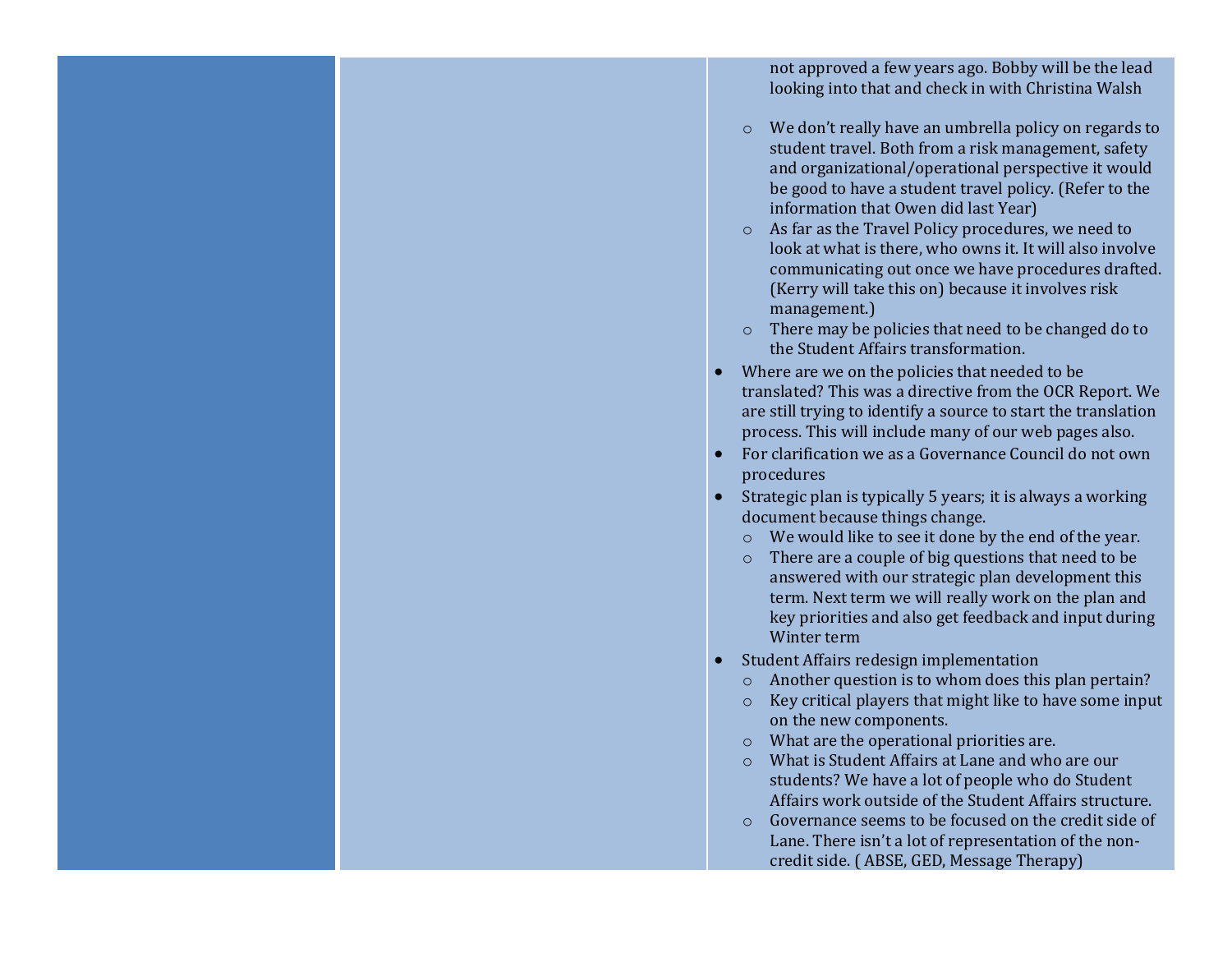|                                                                                             |                                                              | We are trying to challenge Learning Council to think<br>about learning outside of the credit classes. What does<br>that look like and is it still student learning?<br>We need to be the trend setters and incorporate the<br>$\circ$<br>holistic institution.<br>The driving force that is changing how we view<br>$\circ$<br>students is Title 9, which is Gender, equity in higher<br>education.<br>More discussion about selecting a chair of SAC.<br>$\bullet$<br>We recognized that we were perhaps acting outside of<br>$\circ$<br>our bylaws by having a student as chair.<br>As stated someone has to be on the council for 1 year<br>$\circ$<br>to act as chair, this is not working because student<br>may not be on the council for a year.<br>We talked about drafting an amendment to that and<br>$\circ$<br>sending it to College Council to make an exception<br>because of the belief and importance of allowing our<br>students the opportunity to chair a council.<br>Training and recruiting people to Student Affairs<br>council.<br>At the Nov 4 <sup>th</sup> meeting we will review the work plan again<br>so it will be ready to go forward to College Council. |
|---------------------------------------------------------------------------------------------|--------------------------------------------------------------|------------------------------------------------------------------------------------------------------------------------------------------------------------------------------------------------------------------------------------------------------------------------------------------------------------------------------------------------------------------------------------------------------------------------------------------------------------------------------------------------------------------------------------------------------------------------------------------------------------------------------------------------------------------------------------------------------------------------------------------------------------------------------------------------------------------------------------------------------------------------------------------------------------------------------------------------------------------------------------------------------------------------------------------------------------------------------------------------------------------------------------------------------------------------------------------|
| <b>Discussion of Strategic</b><br><b>Documents influencing SAC</b><br><b>Strategic Plan</b> | Lane Strategic Directions<br>Lane Core Themes                | Kerry looked at some to the state initiatives and how<br>some of the state wide work would align with our local<br>work. Because it may influence some of the things that we<br>may want to set as priorities.<br>We will discuss this more at our next meeting.                                                                                                                                                                                                                                                                                                                                                                                                                                                                                                                                                                                                                                                                                                                                                                                                                                                                                                                         |
|                                                                                             | <b>Student Success Oversight Committee</b><br>Strategic Plan | Kerry is a part of the Student Success Oversight<br>Committee as a reprehensive of the Community College<br><b>Student Service Administrators.</b>                                                                                                                                                                                                                                                                                                                                                                                                                                                                                                                                                                                                                                                                                                                                                                                                                                                                                                                                                                                                                                       |
|                                                                                             | HECC plan                                                    | This committee helps to organizational some of the<br>$\circ$<br>HECC and State initiatives. Our big focus is<br>Preparation, Progression and Completion.<br>The Student Success Oversight Committee is working<br>to coordinate the effort of college preparation.<br>One of those is having one strategy around<br>placement testing which is largely focused around<br>multiple measures.<br>One of the things we might want to include in our<br>$\circ$<br>Strategic Plan is to include a service mind set. What                                                                                                                                                                                                                                                                                                                                                                                                                                                                                                                                                                                                                                                                    |
|                                                                                             | Lane Strategic Directions                                    | should the student experience be consistently?                                                                                                                                                                                                                                                                                                                                                                                                                                                                                                                                                                                                                                                                                                                                                                                                                                                                                                                                                                                                                                                                                                                                           |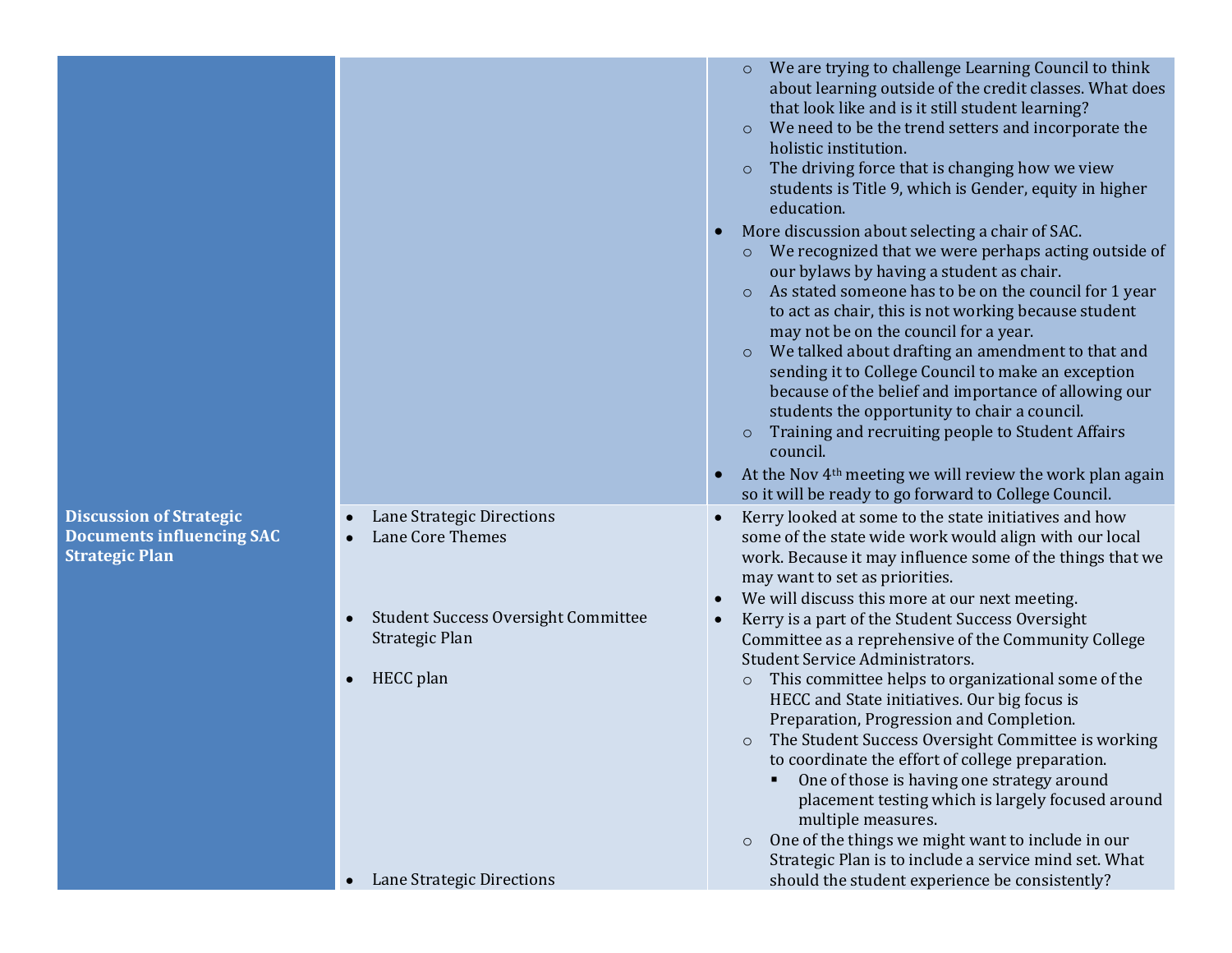|                                                                      | Lane Core Themes<br><b>Documents Influencing Student Affairs</b><br><b>Strategic Plan Development.docx</b> | This is a working guiding document to get us thinking.<br>$\circ$<br>\student success 2016 2020 Draft 7.docx                                                                                                                                                                                                                                                                                                                                                                                                                                                                                                                                                                             |
|----------------------------------------------------------------------|------------------------------------------------------------------------------------------------------------|------------------------------------------------------------------------------------------------------------------------------------------------------------------------------------------------------------------------------------------------------------------------------------------------------------------------------------------------------------------------------------------------------------------------------------------------------------------------------------------------------------------------------------------------------------------------------------------------------------------------------------------------------------------------------------------|
| <b>Discussion on Philosophy of</b><br><b>Student Affairs at Lane</b> | Review of revised draft statement (attached)                                                               | <b>Lane Community College Student Affairs Draft Philosophy</b><br>$\bullet$<br><b>Statement</b><br>• Kerry would like one last look before taking it to the<br>Student Affairs Transition Meeting. Is it holistic enough?<br>Lane as an institution is trying to push state and nationally<br>$\bullet$<br>that community colleges are not just about Degrees and<br>Certificates. It is about the GED students or ALS students<br>• It is about the student individual goals, not about state or<br>federal reporting methods.<br>If the statement looks good we will share it out?                                                                                                     |
| <b>Procedure</b>                                                     | Student Activity Fee Procedure (Christina<br>Walsh & Kerry Levett)                                         | • New board policy 715, new process for doing the Student<br>fees.<br>• We are trying to incorporate student voice and how the<br>activity fee is and protect viewpoint and neutrality of how<br>the decision is allocated.<br>We are creating a new committee see doc<br>\SAFC Procedure 4.13.16.docx<br>• We negotiated the process and see how it works.<br>Accountability of how the student fees were used.<br>$\bullet$<br>Communication across campus. We need more signage in<br>the outlying areas of this campus.                                                                                                                                                              |
| <b>Updates</b>                                                       | OCR Report (carried forward from last year)                                                                | Last spring we had a visit from a team from the state level<br>$\bullet$<br>looking at compliance for Office of Civil Rights related to<br>Career and Technical Education.<br>The team did a visit along with a document review and<br>provided us with the report.<br>• There were a lot of little things on the physical side, like<br>pressure of the doors, accessibility parking lot locations.<br>• Bob raised concern about the college lack of prioritizing<br>the larger ADA accommodations.<br>In the last few budget cycles deferred maintenance has<br>$\bullet$<br>always been cut.<br>• Kerry suggested that we invite Facilities Council to joint us<br>for a discussion. |